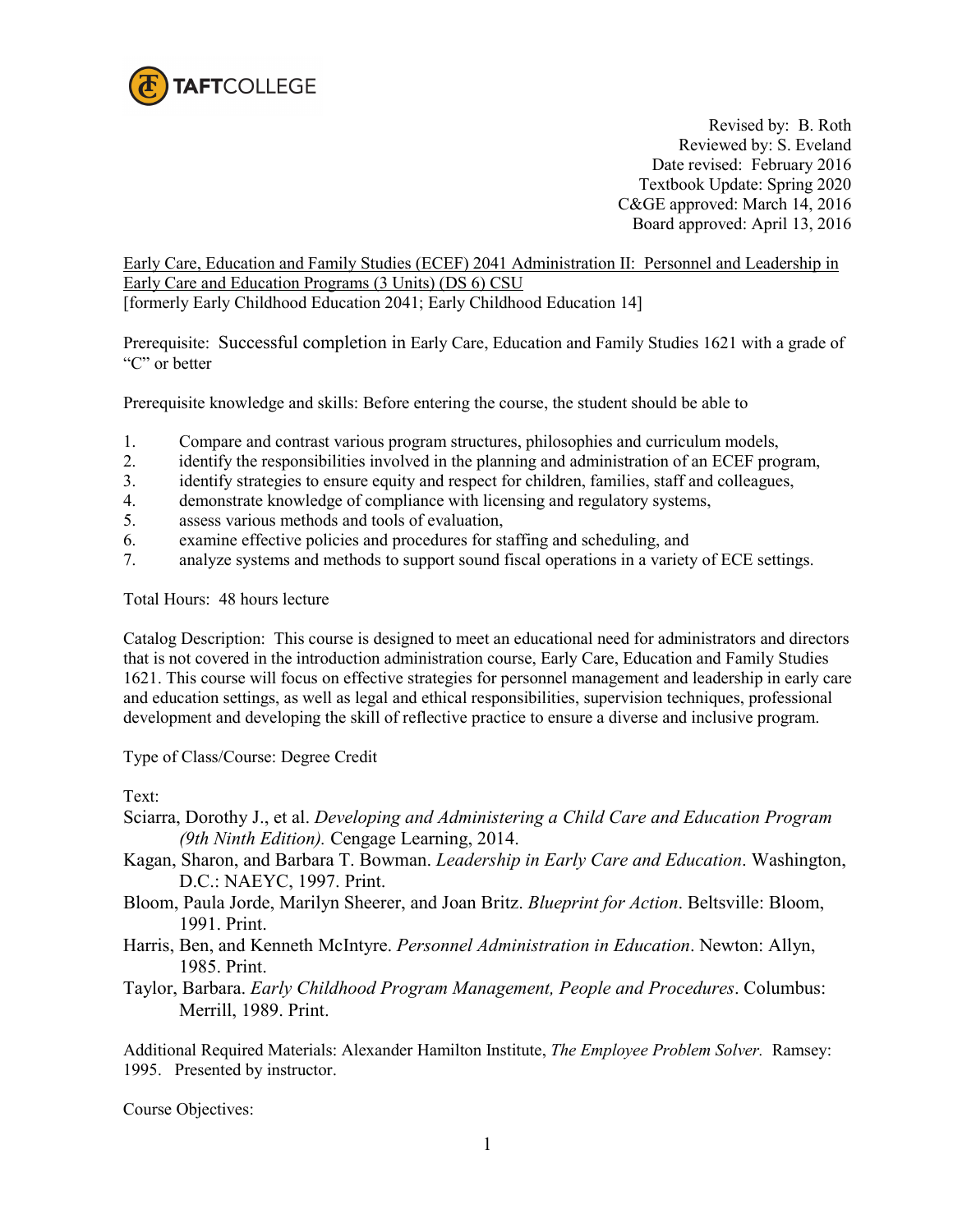

By the end of the course, a successful student will be able to:

- 1. analyze the factors needed to create a divers and inclusive environment,
- 2. identify components of hiring practices, observation and evaluation of staff,
- 3. explain the legal requirements and responsibilities of administering an early care and education program,
- 4. formulate strategies for compensation and professional growth opportunities,
- 5. identify staff needs and provide professional development opportunities and training,
- 6. describe practices for successful collaboration with families, staff and the community, and
- 7. articulate the importance of professional integrity, confidentiality and ethical practices.

Course Scope and Content:

Unit I Administrator Responsibilities

- A. Legal requirements and responsibilities
- B. Ethics and professional behaviors
- C. Reflective Practice
- D. Time Management
- E. Working with colleagues and families
- 1. Creating a diverse and inclusive environment
- 2. Team building strategies
- 3. Establishing professional relationships and boundaries
- 4. Communication Strategies
- 5. Dealing with Conflict
- F. Working with Stakeholders
- 1. Boards (Parents, Governing, Advisory, etc.)
- 2. Community Agencies<br>3. Other professionals/ne
- Other professionals/networking

Unit II Hiring, Evaluation and Termination

- A. Job descriptions
- B. Hiring and termination procedures
- C. Observations and evaluations
- D. Compensation and benefits
- E. Payroll procedures
- F. Personnel handbook

Unit III Leadership and Professional Development

- A. Development of staff and administrators
- B. Modeling, coaching and mentoring
- C. Cultivating leaders
- D. Leadership styles
- E. Confidentiality
- F. Prioritizing (personal needs and work)
- G. Professional membership and advocacy

Learning Activities Required Outside of Class: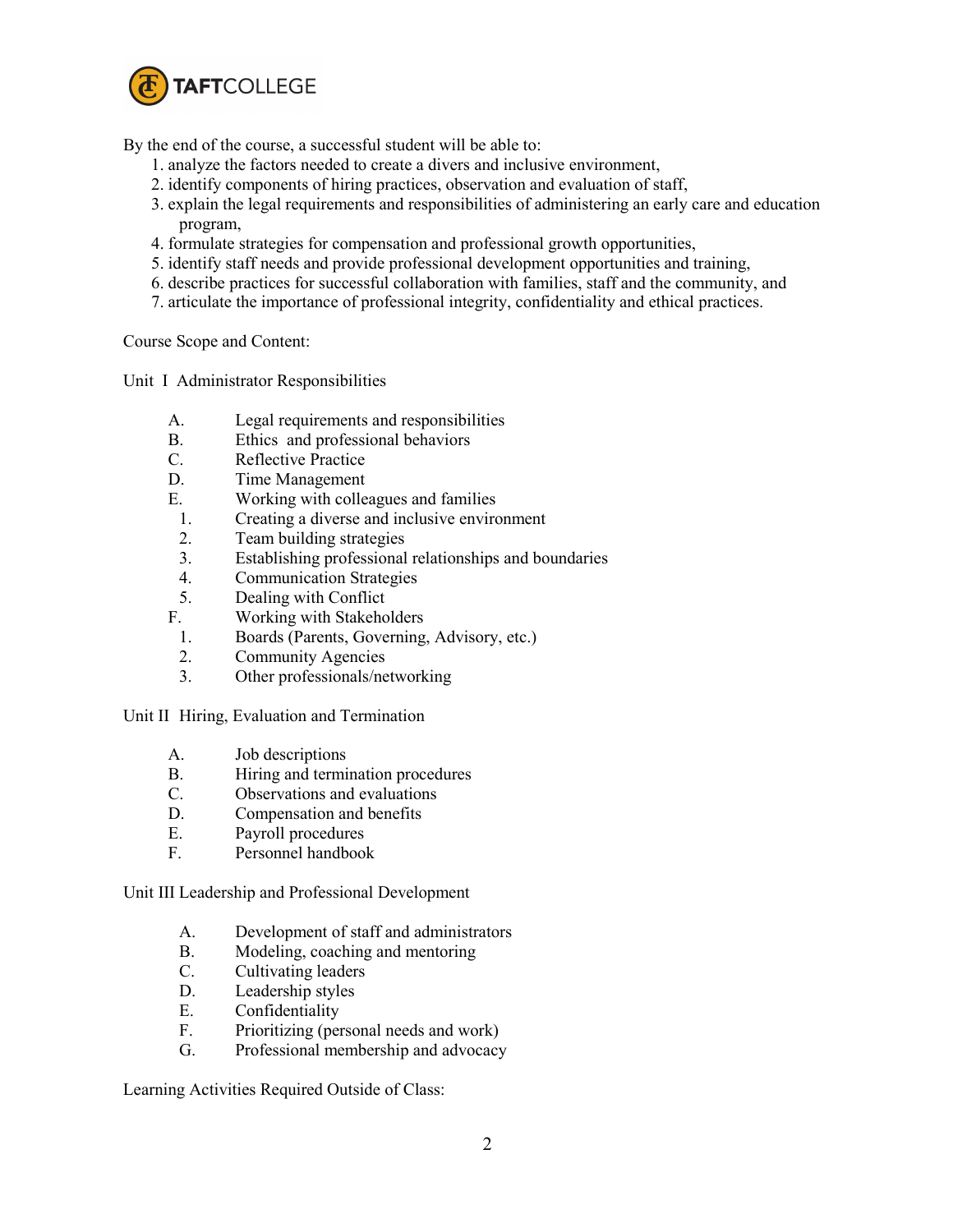

The students in this class will spend a minimum of 6 hours per week outside of the regular class time doing the following:

- 1. Skill practice
- 2. Completing required work
- 3. Written work
- 4. Journal writing
- 5. Observations of or participation in an activity related to course content
- 6. Hands-on projects

Methods of Instruction:

- 1. Films or videos when available<br>2. Workshops and visitations to io
- 2. Workshops and visitations to job sites
- 3. Class presentations
- 4. Lectures and seminars with Early Childhood Administrators

## Methods of Evaluation:

- 1. Substantial writing assignments, including:
	- a. essay exams
	- b. laboratory reports
	- c. term or other papers
	- d. written homework
- 2. Computational or non-computational problem-solving demonstrations, including:
	- a. examinations
	- b. homework problems
	- c. laboratory reports
	- d. observations
- 3. Skill demonstrations, including:
	- a. class performance
	- b. performance examinations
	- c. field work
- 4. Other examinations, including:
	- a. multiple choice
	- b. matching items
	- c. true/false items
	- d. completion

Supplemental Data:

| TOP Code:                 | 130580: Child Dylpmnt Admin & Manage |
|---------------------------|--------------------------------------|
| <b>SAM Priority Code:</b> | C: Clearly Occupational              |